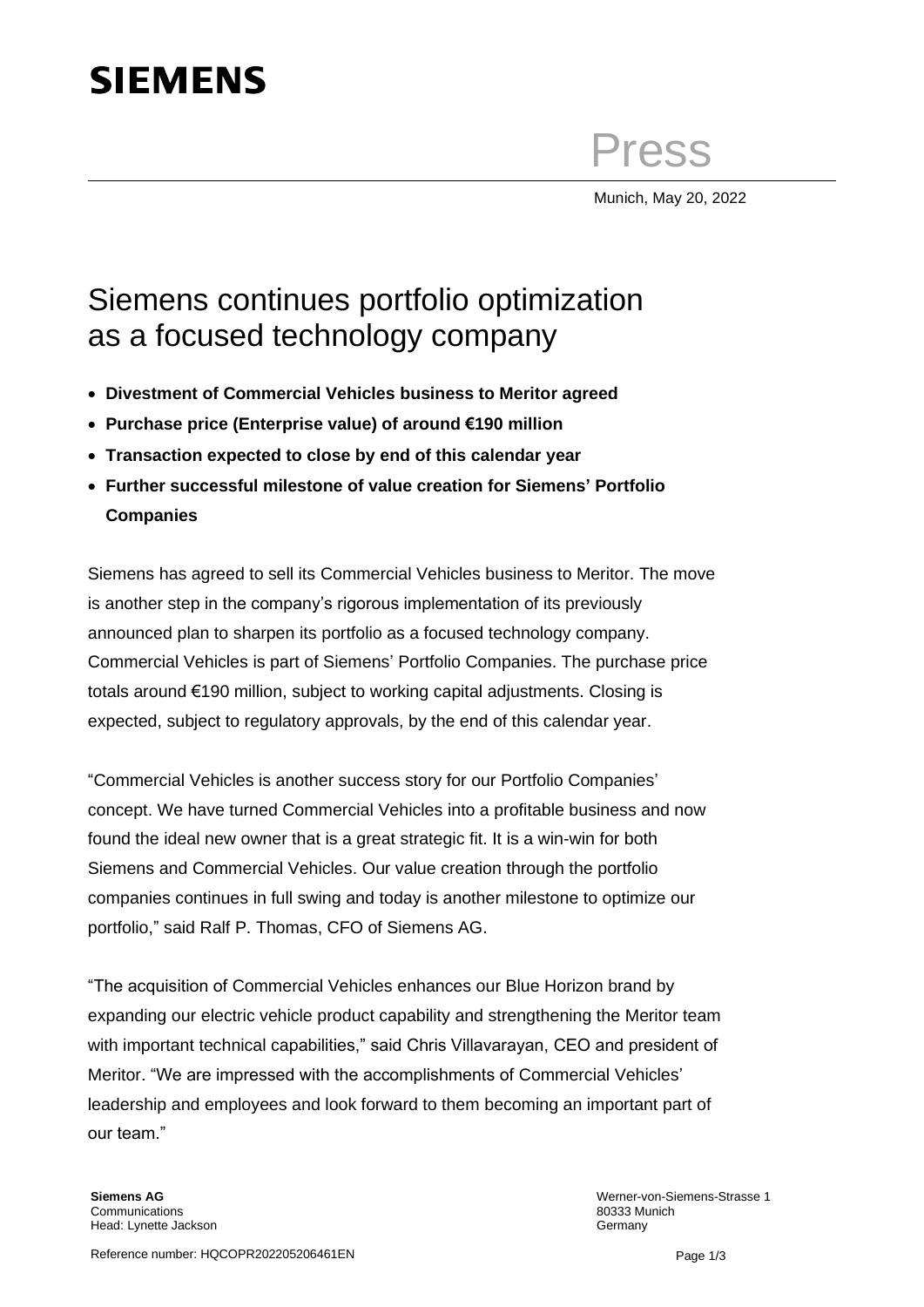**Siemens AG** Press release

For Meritor, the acquisition of Commercial Vehicles furthers its goal of embracing and contributing to a more sustainable future by designing and manufacturing products that accelerate electrification for commercial vehicles. Commercial Vehicles is an ideal fit for Meritor in technology and geographical capability. Meritor plans to integrate Commercial Vehicles' motor, inverter and systems technology to enhance its development of next generation ePowertrains. In fiscal year 2021, Meritor had approximately 9,600 employees and generated revenue of around US\$3.8 billion. Headquartered in Troy, Michigan (U.S.), the company is active worldwide.

In February, Meritor announced it would be acquired by Cummins subject to Meritor shareholder approval and required regulatory approvals. The Board of Directors of Meritor has unanimously approved the agreement with Cummins and recommends that Meritor shareholders vote in favor of the transaction at the Special Meeting of Shareholders scheduled to be held on May 26, 2022. The closing is expected to occur during this calendar year.

Siemens Commercial Vehicles is a leading supplier of innovative systems, solutions and products for all types of medium and heavy-duty electric commercial vehicles. With around 200 employees, the business develops, designs and produces highperformance electric drive systems for commercial vehicles such as buses and trucks, construction vehicles and off-road vehicles.

This press release is available at <https://sie.ag/3lvW6iF> Follow us on Twitter: [www.twitter.com/siemens\\_press](http://www.twitter.com/siemens_press)

**Contact for journalists** Wolfram Trost Phone: +49 174 1551859 E-mail: [wolfram.trost@siemens.com](mailto:wolfram.trost@siemens.com)

**Siemens AG** (Berlin and Munich) is a technology company focused on industry, infrastructure, transport, and healthcare. From more resource-efficient factories, resilient supply chains, and smarter buildings and grids, to cleaner and more comfortable transportation as well as advanced healthcare, the company creates technology with